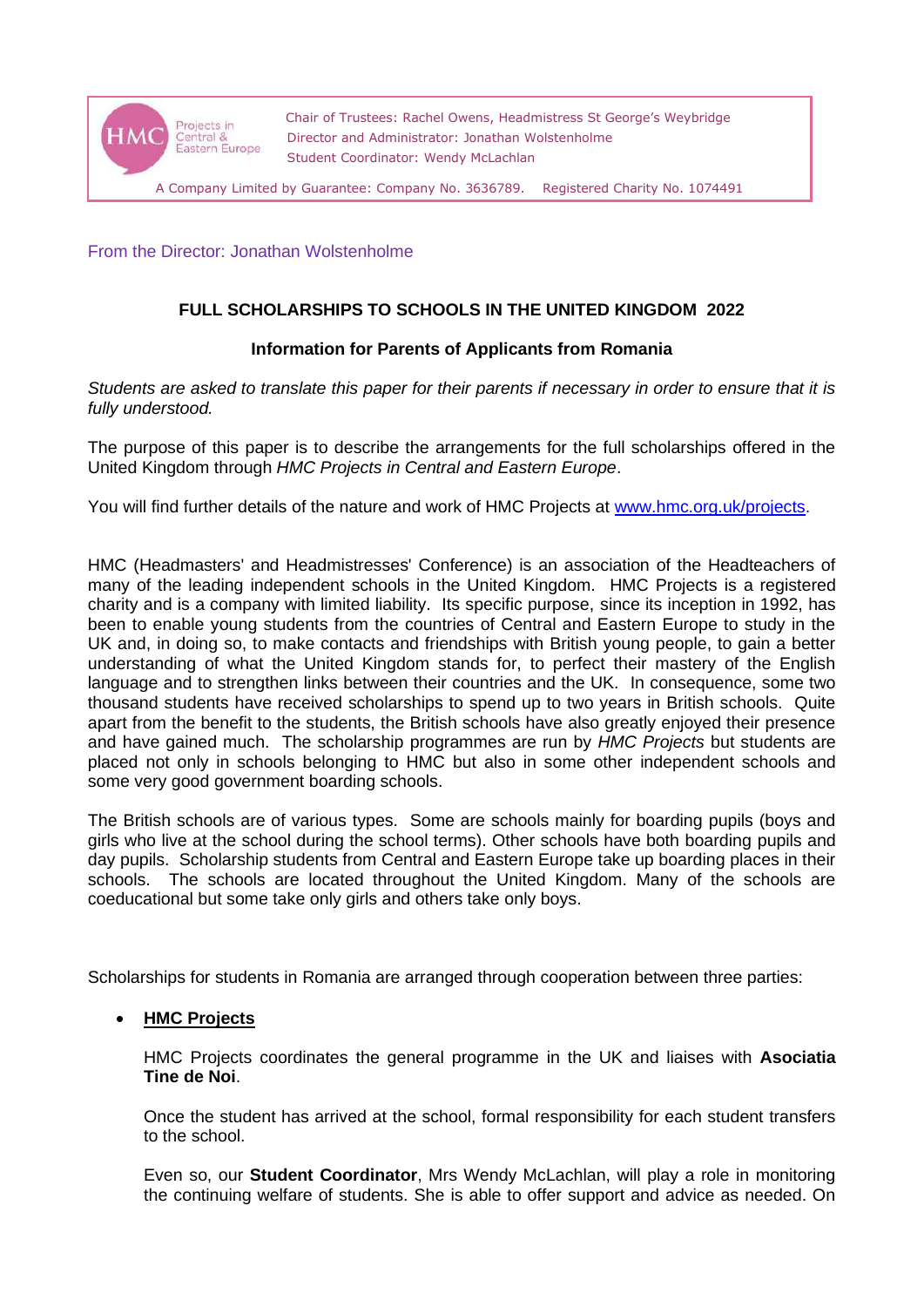the recommendation of the Student Coordinator financial help may be given to students confronted with exceptional expenditure (for instance cultural expeditions, field trips, etc.).

### • **Asociatia Tine de Noi**

**Asociatia Tine de Noi** administers the programme in Romania, organises student interviews and provides support and advice for the scholars before their departure to the UK.

### • **The School:**

Your son or daughter will become a full member of the school chosen by HMC Projects and you will be asked to sign the home-school agreement signed by all parents. The School provides a full scholarship, covering all costs of tuition, food and accommodation, and accepts responsibility for the students at all times when the school is in session.

We match our scholars with schools best suited to their individual talents, but I should emphasise that all the schools within the scheme have been selected because we see them as entirely suitable and because we know that they will offer a very valuable experience to the students who are their guests. Once the school has accepted the student assigned to it, a change cannot be made.

### **A different way of life**

Students need to be ready to adapt to the boarding way of life and to desire positively to support the school's philosophy and rules. Inevitably our scholars do find that some features of British schools are very different from their schools at home – for example:

- 1. Students live in boarding houses. Normally about thirty to forty students live in one house, supervised by two or more members of staff. The houses are usually for boys only or for girls only. For young people who have always lived at home it takes some time to become accustomed to this situation. Of course our scholars miss their homes but they quickly make friends and enjoy being members of their house and school communities.
- 1. Most students will share a room with another student, where they sleep, study and keep their personal belongings, clothes, books and other items. Most schools will expect their boarders to undertake communal responsibilities within their houses.
- 2. All boarding schools have rules designed to protect the needs and interests of each one of their members. For example, one rule will be that students will be expected to be in their own rooms by a particular time at night and will be required to be quiet so that others may sleep. Another rule will be that students are not allowed to smoke or consume alcohol. Students in boarding schools are not normally permitted to seek or obtain paid employment outside school. At home rules of this sort are probably unnecessary. Our experience is that these rules do not usually create difficulties for students, but we must emphasise that students need to be willing to accept them – otherwise they should decline the scholarship.
- 3. In most schools (but not all) students wear a uniform during teaching hours and for special occasions. Schools will send full information about this to those who are selected for scholarships and there is no need for parents to spend much money on these items before the students leave for the UK.
- 4. An important difference is that students in Britain study far fewer academic subjects. This applies to all the present examination systems in the  $UK - A$  Levels, the IB (International Baccalaureate), Scottish Highers and Advanced Higher and the Cambridge Pre-University Examination. Students usually take three or possibly four main subjects (from 15-20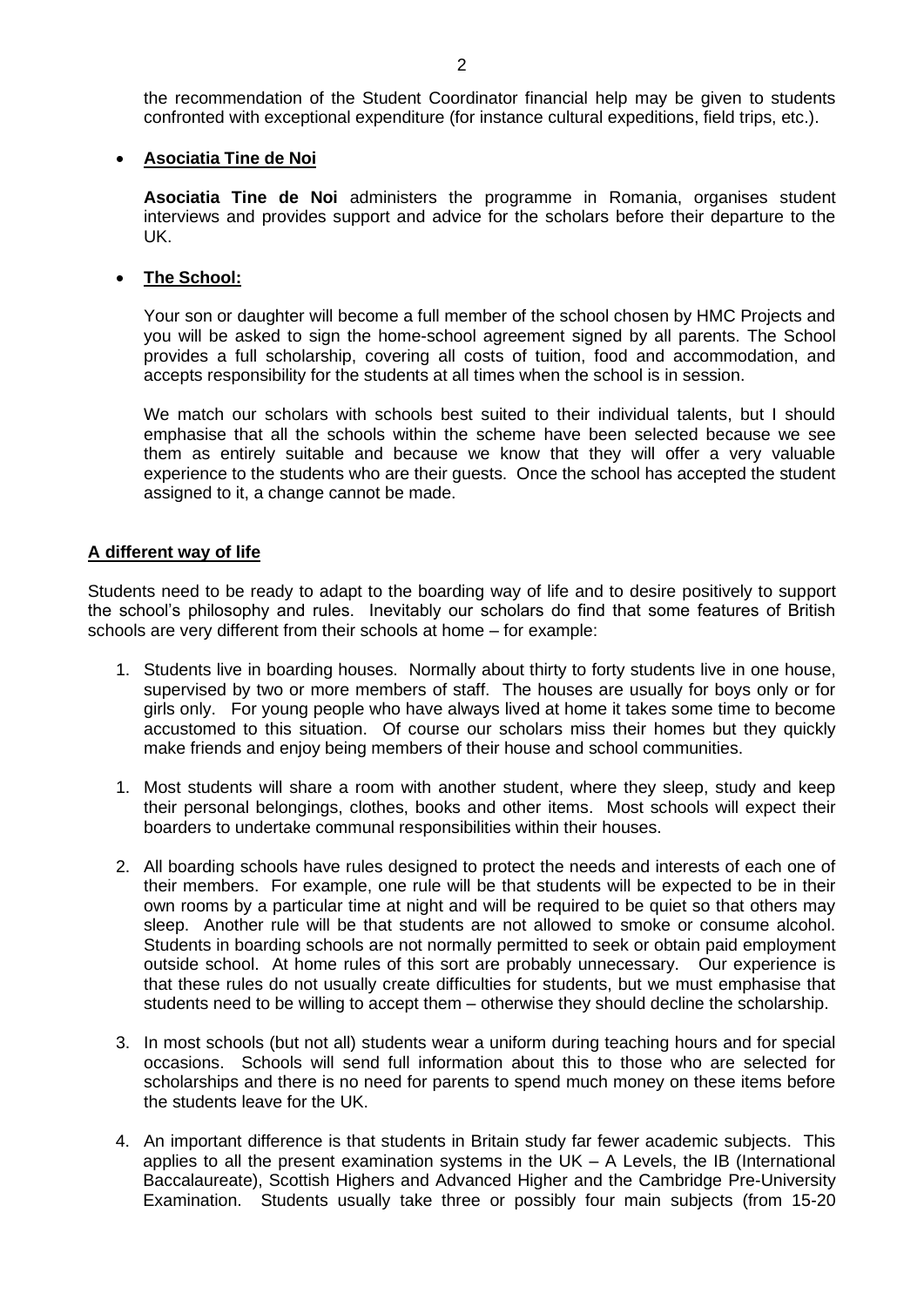In other words, HMC Projects scholars will study a smaller number of subjects in greater depth than they would have done at home. The consequence is that they will think more deeply about the subject, rather than just study to absorb information. Of fundamental importance is the fact that they will be speaking, listening, reading and writing in English all the time, so that their command of English will develop enormously during their time in the UK. When they are selected and assigned to their schools, they will become actively involved in the selection of their course of studies, with full information supplied by their school.

- 5. Another important difference is that, whereas many European schools aim to provide only teaching in the academic subjects, British boarding schools offer also a wide range of other activities which give opportunity for students to develop sporting or other talents. All schools offer excellent opportunities for music with orchestras and choirs; they offer drama and debating. Facilities for sport are excellent. Scholars can be assured that they will be able to enjoy themselves besides working hard. It is indeed important that they do make time for these other activities since these contribute to the lasting friendships which are for many one of the most important features of being in the UK.
- 6. UK boarding schools have an international outlook and will probably have a number of students from other countries – from Europe, Africa, Asia, Hong Kong and China…along with their British students. Students need to be sensitive to cultural differences as well as aware that attitudes towards social matters such as racism or gender equality may well be different to those at home.
- 7. There are a few exceptions, but almost all UK boarding schools have a religious heritage and require their students from time to time to attend what may be called "chapel" or "prayers" or a "religious-style assembly". This is actually also the law of the land and applies to all British schools. Boarding schools see this as an important and intrinsic part of communal life and of the all-round education they offer as well as a valuable cultural experience. The Church of England is as broad-minded a church as any in the world and schools will go out of their way to ensure that services or "prayers" are inclusive. Those leading such occasions know that in a typical British boarding school there will be students from many cultures and of many faiths as well as of none; they shape what they offer accordingly. Students are expected to attend (not least out of courtesy); schools do not normally allow students to opt out of such events. *If you or your son or daughter cannot accept this requirement, then you should not proceed with this application*.
- 8. Most UK boarding schools now insist on their international pupils naming a guardian. The detail of this requirement will differ from one school to another. Typically, a suitable guardian must be resident in the UK, should be over 23 and live within two hours' drive of the school. A few schools help arrange this for their scholars for which there may be a cost, but most do not. Some schools will expect the guardian to be able to provide accommodation if needed. Normally, providing the school with the name of a relative or trusted family friend who is willing to act as a guardian is sufficient but this must be agreed with the school. The alternative is to pay for the services of a guardian arranged through a reputable agency but this can be very expensive.
- 9. The Scholarship is intended to be for two years. In principle scholarships will generally be for two years, renewable for the second year on the same or similar terms. It should be noted that schools do, however, reserve the right to withdraw a scholarship from any scholar, if they fail to perform to the high standards expected, both academically and socially. The two-year programme allows scholars to complete their education in the UK and to apply for a wide variety of universities across Europe. Schools will expect scholars to demonstrate high academic performance and make a valuable contribution to school life.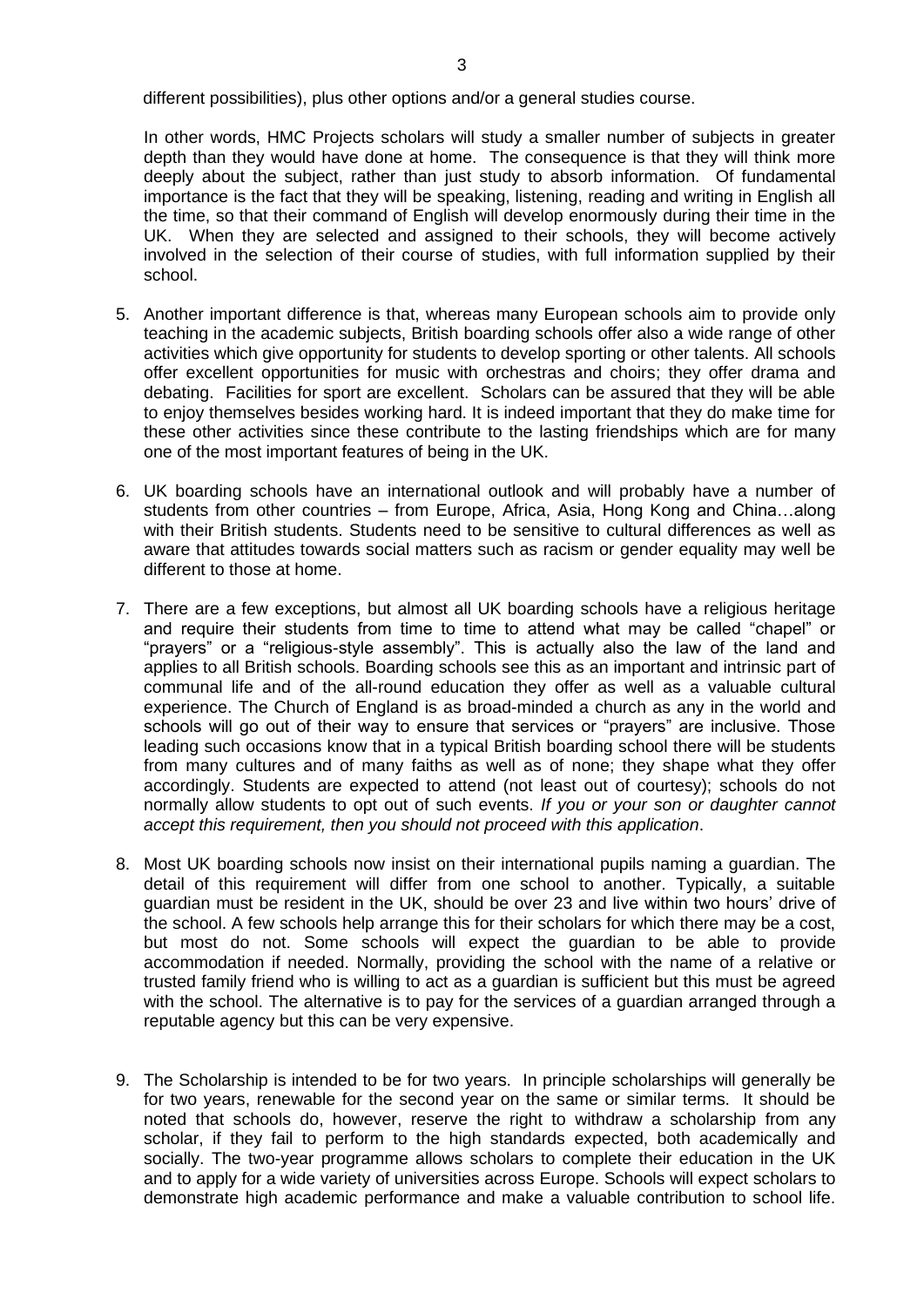There is no absolute requirement for scholars to stay on for a second year, but schools will be expecting this.

Some former scholars have then gone on to university in the UK. However the scholarship does not carry with it the opportunity to study at a British university. Applicants should find out from local universities and current schools which examinations or courses of study (if any) will be necessary if scholars are to resume studies at home without disadvantage when they return.

Studying at university in the UK is very expensive in terms of both tuition and living costs. All scholars, as international students, would have to pay tuition fees at the higher rate at UK universities; this is normally over twice as much as UK students pay. Obtaining scholarships to offset these fees is very difficult and the competition for these is fierce. This is the case regardless of whether scholars hold an EU passport or not.

### **Eligibility**

- 1. To be eligible for the HMC Projects Scholarship Programme a student should be sixteen years old and not older than seventeen years and six months on 1<sup>st</sup> September 2022, i.e. a student's date of birth must be between 1st February 2005 and 1st September 2006.
- 2. An applicant and his/her parents should complete all parts of the application form.
- 3. HMC Projects Full Scholarships are intended to benefit those whose parents cannot afford to pay full United Kingdom boarding school fees. Schools participating in the Scheme consider this to be part of how they offer public benefit. HMC Projects has therefore decided that the combined **net** parental income of applicants must not exceed £30,000 as assessed during 2021.

### **The parents of applicants for a full scholarship must sign a declaration that their combined net annual income during 2021 will not have exceeded the equivalent of £30,000.**

Please note that net income means total disposable income after tax has been paid.

Applicants, whose combined parental income exceeds £30,000 (and falls between £30,000 and £80,000) during 2021 and so who are not eligible for full scholarships, are welcome to apply for a Reduced Fee Scholarship. If family income exceeds £80,000 then applicants are ineligible for both programmes.

- 4. The parents of applicants invited to interview must also complete a separate Parental Income and Assets Declaration form.
- 5. A student may not apply for a HMC Projects scholarship if he or she is currently attending another school in the UK or has already been accepted to do so for September 2022.

### **After Selection**

### **a) Full Scholarship Programme:**

We shall aim to inform successful candidates that we intend to offer them a scholarship by the end of February 2022 or the beginning of March 2022.

Two more things have to happen: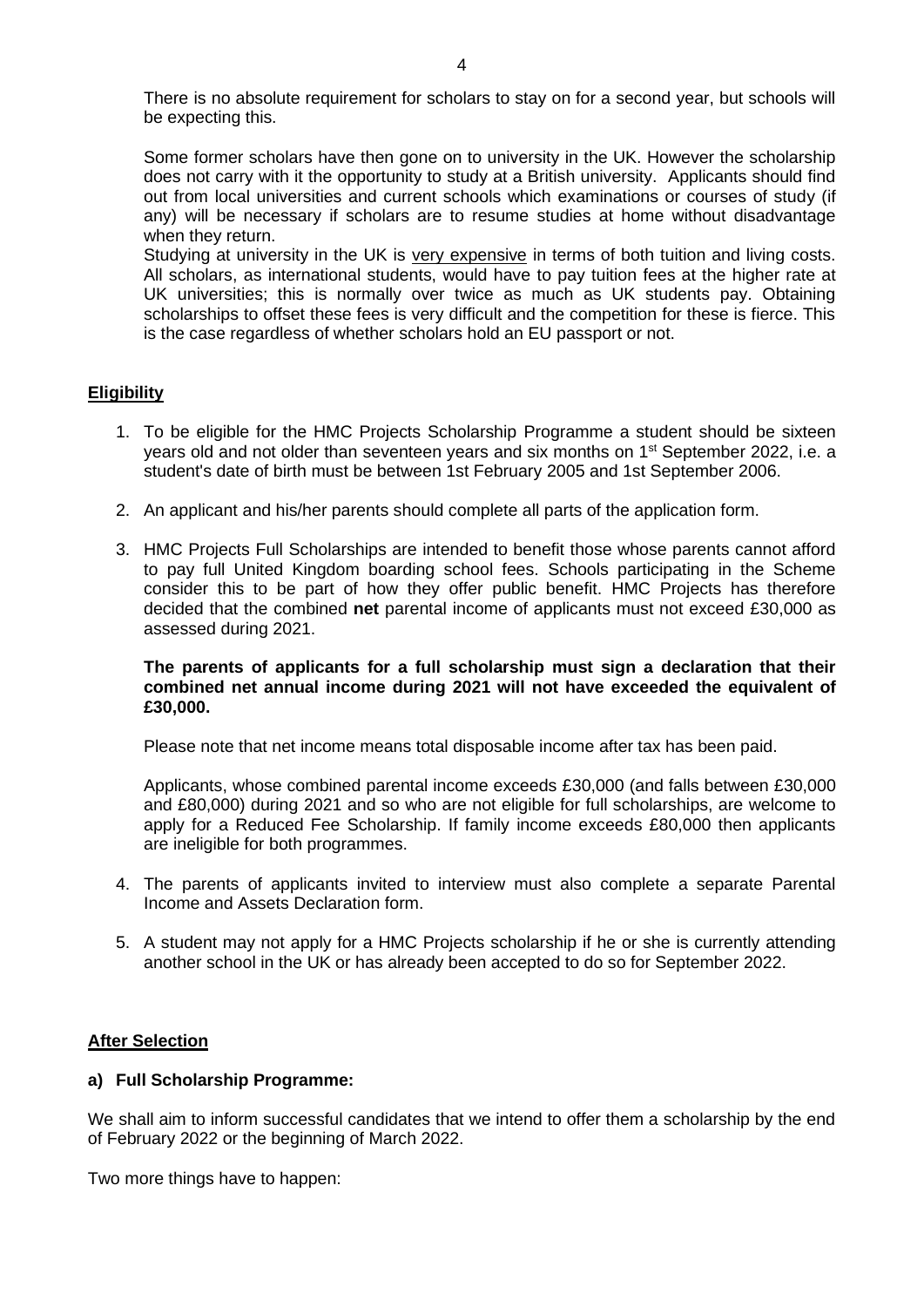- 1. Students must accept the offer; and
- 2. We have to wait until the school has agreed to accept our nominated scholar.

### **Until both have happened we cannot guarantee that a scholar offered participation in the programme will be placed.**

Scholars will therefore normally not learn which school they will attend before April 2022, since we have to await the outcomes of all the interviews before we select the right school for each of the selected scholars and also obtain the agreement of the schools to accept our nomination. In April we shall write with the details of the school and with further procedural information. The school will also get in touch at this time and will normally send formal documents for signature along with further information.

## **b) Reduced Fee Programme:**

Each year we have a number of students recommended by our interviewers for consideration for a reduced fee scholarship. These will be students who on merit are judged to be of scholarship standard, but who are nonetheless ineligible for a full scholarship because their parents' income exceeds £30,000 during 2021. They and any full scholarship reserve candidates are offered the opportunity to apply for a reduced fee scholarship. There is a degree of choice of school for these students and the schools will choose their preferred applicants from those who apply. Reduced fee scholars pay partial fees to the school: typically, 20-25% of full fees (in 2021 between £6000 and £11,000). They do not pay an administration fee. and so receive no other benefits from HMC Projects. **We cannot guarantee that a recommended reduced fee applicant will be offered a place, but we expect that most will.**

In 2021 there were 78 new HMC Projects scholars selected from 15 countries: 49 students won full scholarships and a further 29 students were awarded reduced fee scholarships.

### **A Note on Selection**

We receive a very large number of applications from students in 15 countries. There will therefore be very many high achieving students who are not selected. Our decisions should be viewed as final and we regret that we are not able to enter into any subsequent discussion or correspondence with the parents or guardians of applicants who are not successful.

We look very carefully at a student's application form and so this should be completed **carefully**  and **fully**. We ask all the questions for very good reasons! What a student writes in his/her essay is very important. We also seek confidential written references from an applicant's teachers. At interview we meet applicants in groups of three. During the interview we want to learn more about them as individuals but also see how they interact with each other.

Our interviewers are all highly experienced. They are either serving or retired heads or senior teachers who work or have worked in UK boarding schools. At the interview we get students to talk about themselves, talk with others and discuss topics or play intellectual games. We find that students enjoy the experience – at least afterwards! – and often we are told that they have never done anything like this before….

We have no quotas. We are meeting students both within your own country and then from 14 other countries across Europe from all sorts of backgrounds and schools. Nor do we adopt any sort of points-based system (say for Olympiad performance, or school grades or performance at basketball or on the violin etc etc....).

We use our judgment and do our best to view all applications in the round. We select students who, in addition to being very good indeed in their academic studies, are sociable, adaptable, interesting and interested in other people and in ideas; they need to have charm and, above all, be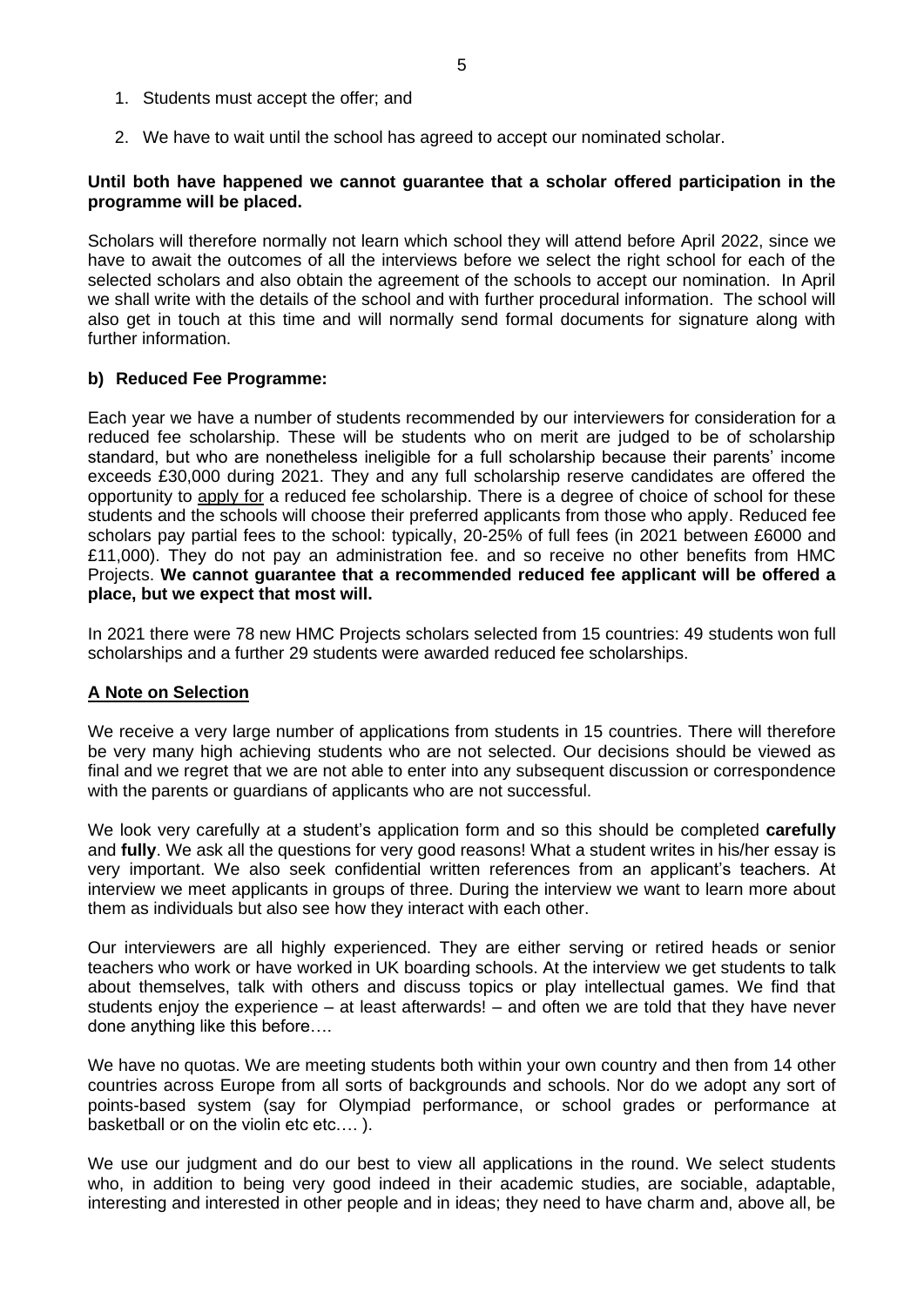ready to give of themselves to their new communities. We try to make judgments about both what an applicant will gain from this potentially life-changing experience of coming to study in the UK as well as what a student will bring and contribute intellectually, socially and personally to the school that is hosting him/her.

## **Travelling to the UK and to the new School**

Once a student has been accepted by a school there will be communication between the school and parents. You will probably be asked to compete the school's standard entry papers. The school will publish its term dates well in advance and tell you when your son or daughter should arrive for the start of term and what the entry and induction arrangements are.

UK boarding schools are well experienced in admitting international students and they will have excellent welcome and induction procedures. You will receive advice from your school about travel.

## **The Shape of the School Year**

The school year in Britain is divided into three terms, with holidays at Christmas, Easter and in the summer. At the end of each term the school will ensure that the student knows the arrangements for travelling home and for returning to the UK after the holiday. Parents or guardians have full responsibility for our scholars during school holidays.

In addition, most schools close for a half-term break in the middle of the term. In the first (autumn) term this will probably be a two week break (taking in three weekends in late October/early November) and most HMC projects scholars fly home – with careful planning costs can be kept down – but in exceptional circumstances HMC Projects may be able to assist with a limited number of homestays. There may also be a supervised stay offered in a Youth Hostel during the Spring Term Half Term.

In terms of flights and travel to and from school, this can involve up to six return flights when considering the start and end of each term and half-term breaks as well. It is important therefore to be aware of the potential cost of all this international travel.

## **Medical**

HMC Projects asks parents of applicants to complete and sign the Health Declaration, which forms part of the application form.

Schools will ask parents to provide information relating to any previous or current medical condition, physical or psychological, from which their child suffers. Schools will hope to be able to welcome students with any controllable condition but must be informed of it beforehand. Schools have the right not to accept students into a residential community if the medical condition could cause extreme difficulties and had not been declared in advance. Parents should not worry about this but schools may wish to seek further information in some cases so that they can be sure that they can give the necessary medical support to students.

Schools will expect all new students to be adequately and currently protected by immunisation against MMR (Measles, Mumps and Rubella), Polio and Tetanus.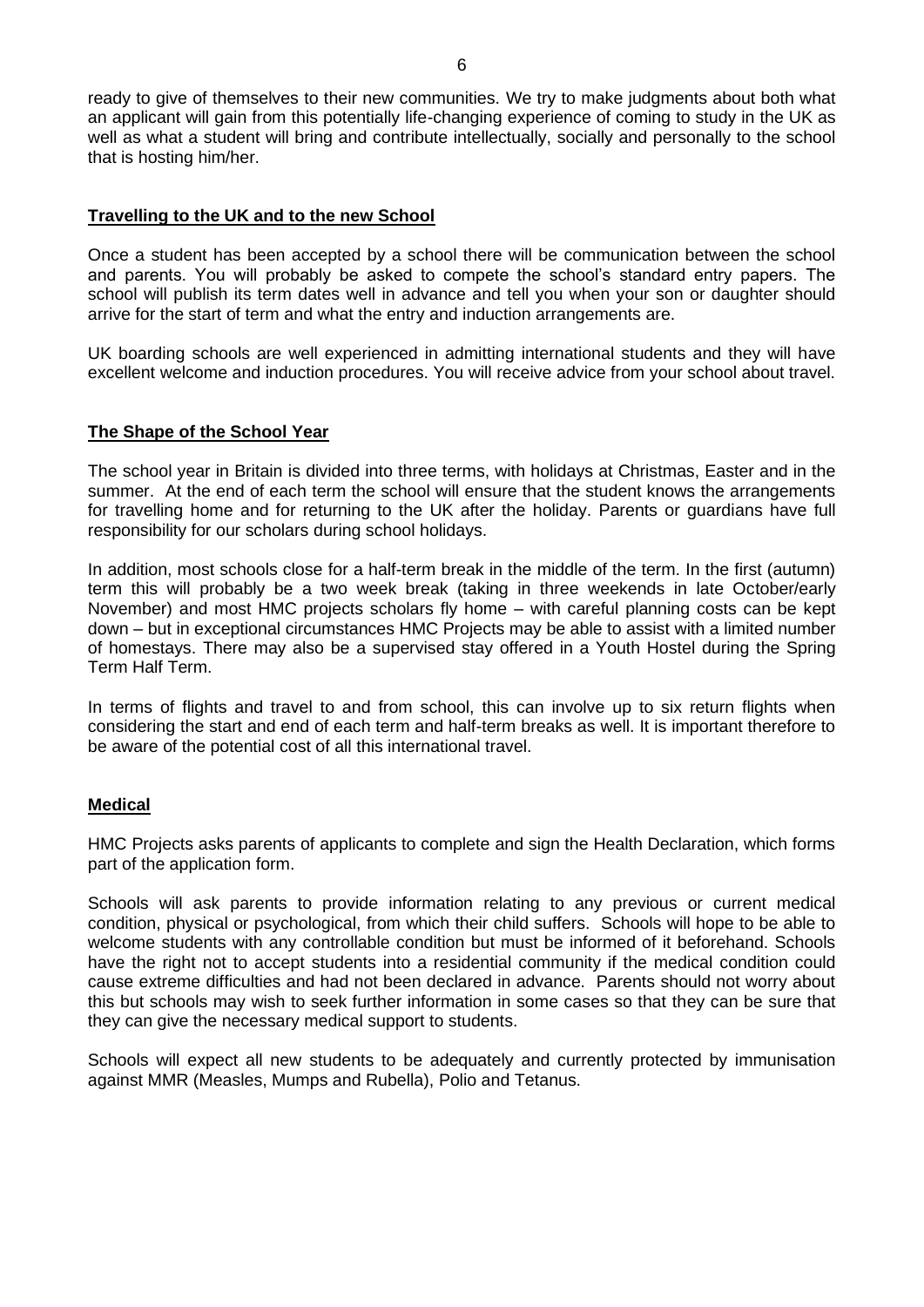## **Financial**

Full Scholarships. We charge an **administration fee of £1250**, payable to HMC Projects by parents of HMC Projects scholars, only if you win a scholarship.

The latest date for payment is 1<sup>st</sup> July 2022. Thereafter, this fee is not refundable.

To this must be added the cost of a Tier 4 visa and the UK immigration health surcharge (IHS) which will cost in the region of £1525 for the two years. From 1<sup>st</sup> January 2021, as a consequence of the UK leaving the EU, **all** scholars including those holding a passport from an EU member country require a Tier 4 visa and must pay the IHS to study in the UK.

We must also emphasise that the cost of living in Britain is much higher than at home including travel within the UK.

(Reduced Fee Scholarships. There is no administration fee payable by parents.)

The full scholarship awarded by the school to your son/daughter will cover all tuition fees and residential boarding fees including meals and laundry during term time. However, there are likely to be some extras that will be added to a termly account presented to parents by the school at the end of each term, to be paid before the start of the following term. This might include such things as weekend trips away from the school site, certain stationery requirements and specialist activities which are not part of the school's core curriculum. It is impossible to give a precise figure for such items, as much will depend upon the individual school and the choices of your son/daughter. On average parents might expect this termly account to be in the region of £50-£100 per term. Students should receive advice and guidance both from their school and from HMC Projects as to how they can keep such costs to an absolute minimum.

At the end of each term all students are expected to return home. This will mean that parents will need to budget for return flights per year. Schools also have a half term holiday in each of the three terms when the school will close for at least a week – normally a fortnight in the autumn term. The precise dates for the main and half term holidays vary from school to school but are generally around the same time. In addition, some schools have what are called weekend leave or exeat weekends.

All HMCP students are expected to travel home during the main school holidays. We also encourage HMCP students to return home during the half term holiday – particularly during the autumn term as this holiday in the second half of October/early November is usually two weeks long. But this is not always possible and there will be a very limited number of supervised home stay places in the UK. Furthermore, if you have friends/relatives in the UK, we would suggest that your son/daughter stay with them over the half term holiday.

Travel costs to and from school to the nearest airport will also need to be taken onto account. Travel costs can normally be kept to a minimum by booking tickets well in advance. Internal travel in the UK is cheaper with the purchase of a Young Person's Rail or Coach Card. Your son/daughter can easily research this. The school will also be able to offer advice.

## **Your and your son's/daughter's data and how we use it.**

The information that you and your son/daughter include in his/her application for a scholarship is essential to us and we undertake to handle it responsibly and keep it secure. It is therefore important for you to know how we use it and who sees it.

Only if your son/daughter is called to interview will our national coordinator in your country send us a copy of his/her completed application form as a digital file in advance of the interviews. This is used by our interviewers to learn about your son/daughter in preparation for the interviews. A copy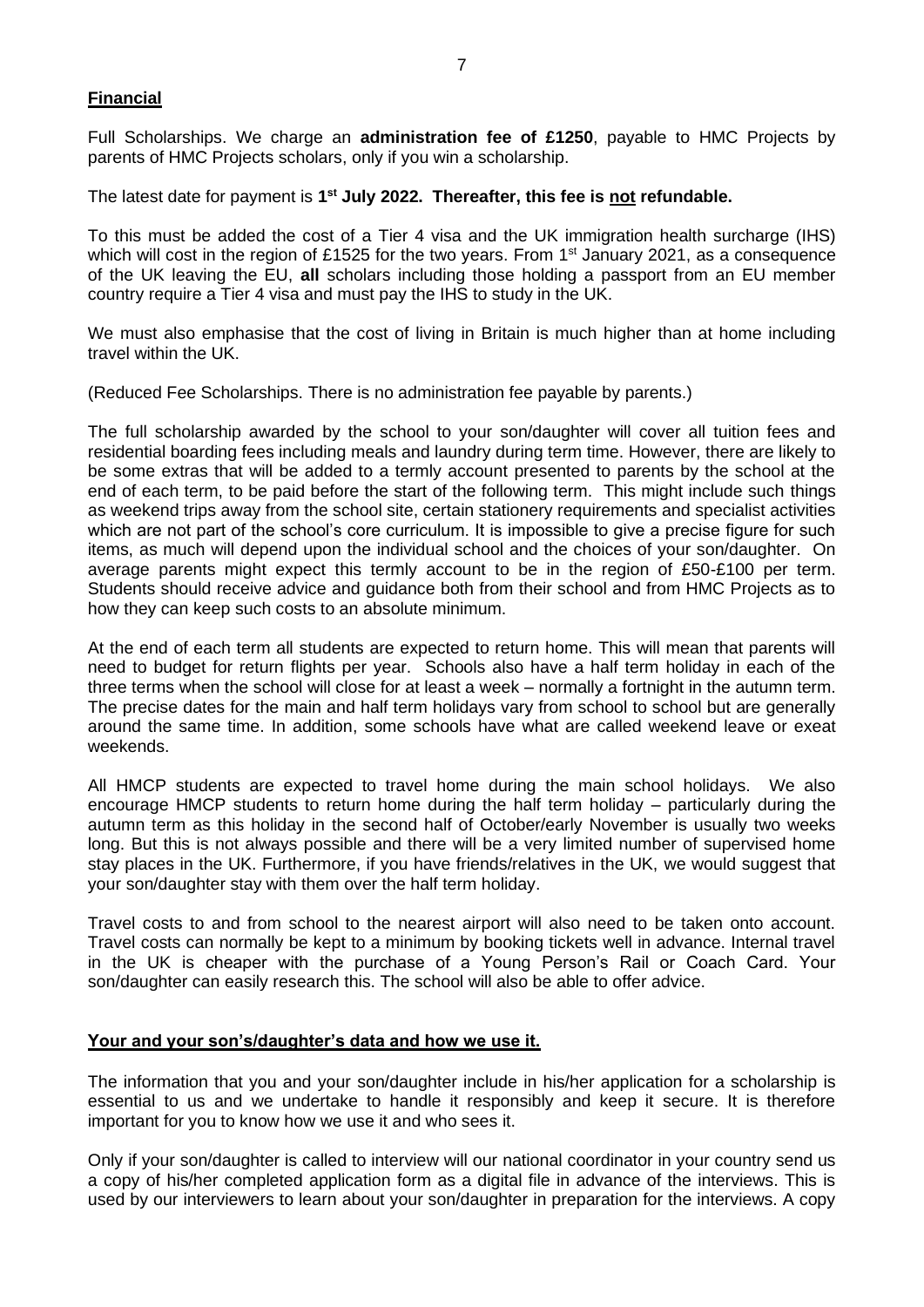is kept by the Administrator of HMC Projects. If your son/daughter is selected for a scholarship then his/her digital application form is retained by the Administrator of HMC Projects for the duration of the scholarship: normally two years. Any printed documents which are passed to the interviewers at the time of the interviews will normally be passed on to the school to which your son/daughter will be going. The confidential parental income declaration, however, is not passed on to the school but is retained by the Administrator of HMC Projects in case a special request should be made by your son/daughter for exceptional additional financial assistance.

If your son/daughter is unsuccessful in being awarded a full scholarship but is invited to apply for a reduced fee scholarship then his/her digital application form may be passed on to the schools he/she is applying to in order to help them choose their preferred candidate and make an offer of a reduced fee scholarship. The confidential parental income declaration is not sent to any school. If your son/daughter is successful and is offered a reduced fee scholarship and he/she accepts it, then the digital application form is retained by the Administrator of HMC Projects for the period of the scholarship and any printed documents are normally sent on to the school with the exception of the confidential income declaration. If your son/daughter is not successful or declines the offer to apply for a reduced fee scholarship then his/her digital and printed application forms are kept only until the start of the scholarship period, normally September 1<sup>st</sup> after which they are deleted or destroyed.

At the end of the scholarship period the Administrator of HMC Projects will retain your son's/daughter's contact details in an alumni database and we may contact him/her occasionally to keep in touch.

It is important that you understand how HMC Projects uses your and your son's/daughter's information as described above and that you and your son/daughter agree to this. At all times HMC Projects undertakes to hold all the data on its scholarship applicants, scholars and alumni securely.

You will see that we ask you to sign (on your son/s/daughter's application form) that you have read and agree to what we have set out above about the use of your and your son's/daughter's data.

## **A Commitment for scholars and parents alike**

We must emphasise that acceptance of the HMC Projects scholarship represents a commitment, not least **because it is a scholarship which would otherwise have been won by another very deserving candidate. It also represents a very substantial amount of money given that full boarding fees at an independent boarding school in the United Kingdom now cost between £35,000 and £45,000 p.a.**

It follows that parents must fully support their child's application. Being separated for a large part of the year will, in most cases, be a new experience for parents and children alike. Every HMC Projects scholar is entitled to come to the UK confident that he or she is there with the full support of his or her parents.

For the vast majority of our students, the HMC Projects scholarship has been a wonderfully positive, fulfilling and enjoyable experience. This is because they have met the opportunities and the challenges with enthusiasm and commitment.